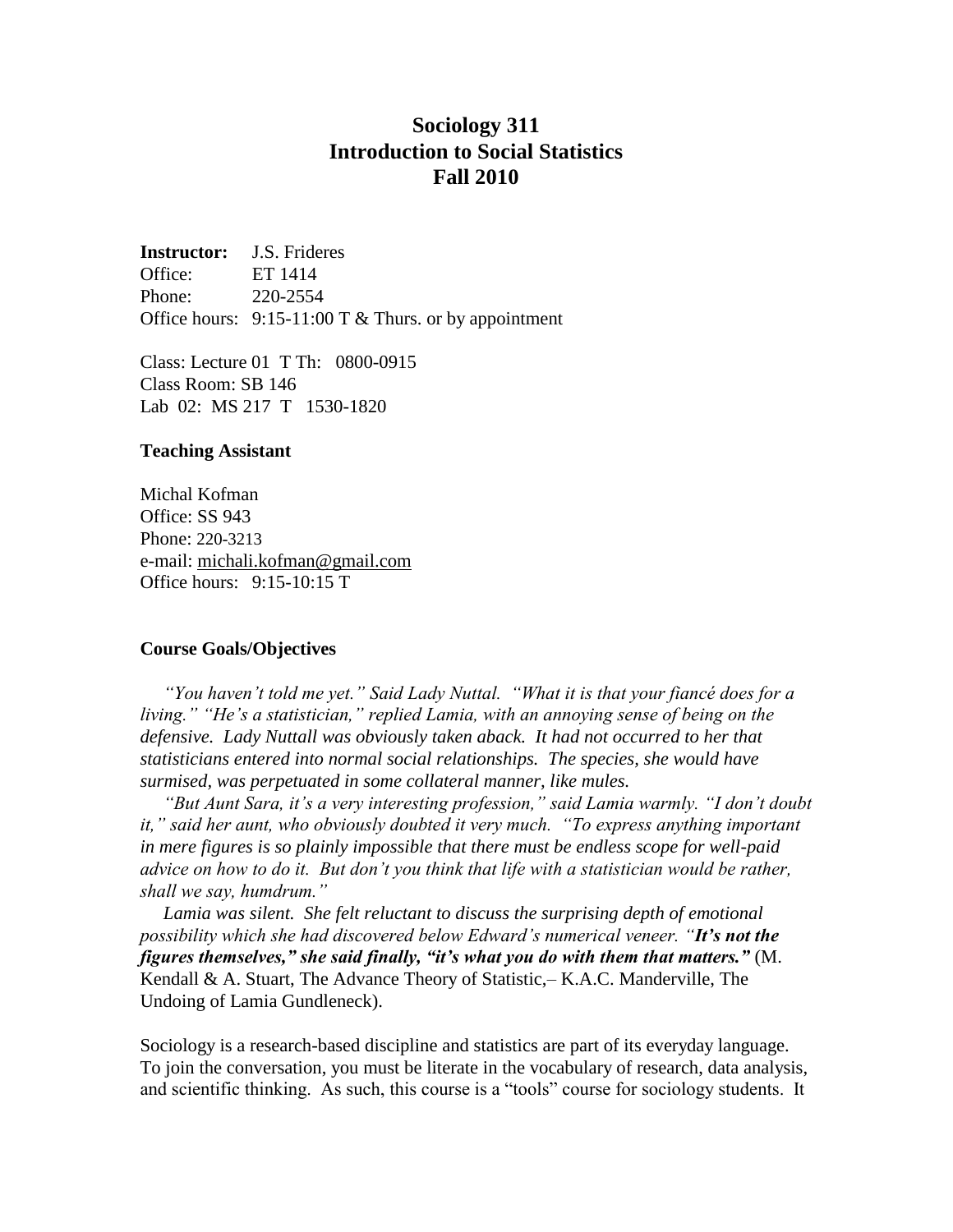will help you understand the research produced in your discipline as well as research results presented in less scholarly outlets, e.g., newspapers, magazines.

Statistics will allow you to achieve statistical literacy and move you closer to being a critical thinker and one who can be analytical in assessing the results or claims of others. I can't seriously argue that "statistics is fun" but you will find that it opens doors that might have remained shut if you did not have the statistical skills you will gain in this class. I think you will find the investment of time and energy required to master the concepts and applications will add value to your analytical skills. Moreover, I believe you will find the class informative, exciting, and useful as you continue your academic career. And, as past students have noted, much of what you learn will be applicable to the job you eventually take.

The field of statistics is concerned with methods of organizing, summarizing and interpreting data. Data means information of any kind. Thus, statistics really amounts to a collection of techniques for dealing with sets of numbers; organizing them, summarizing them, figuring out what they mean. The goal of this course is to produce a statistically literate person who understands and appreciates the role of statistics in the everyday world.

At the end of this course, you should be able to read and appreciate the professional research literature in your field of study as well as any research reports you encounter in everyday life. You should be able to understand the relevance of statistics for social research; you should be able to analyze and interpret the meaning of a statistical test and you should be able to select an appropriate statistics for a given purpose and a given set of variables. In short, you will become numerate in both critical and analytical activities.

### **Required Reading**

Joseph Healey and Steven Prus, *Statistics: A Tool for Social Research*, (first Canadian edition), Toronto, Nelson Education Inc.

Paul Allison, *Multiple Regression: A Primer,* Thousand Oaks, California, Pine Forge Press.

NOTE: Other readings will be required during the course.

### **Exam Schedule: (Dates are tentative, they may change)**

First Exam: October 7 Second Exam: November 9 Final Exam: (some time between December  $11<sup>th</sup>$  and  $21<sup>st</sup>$ )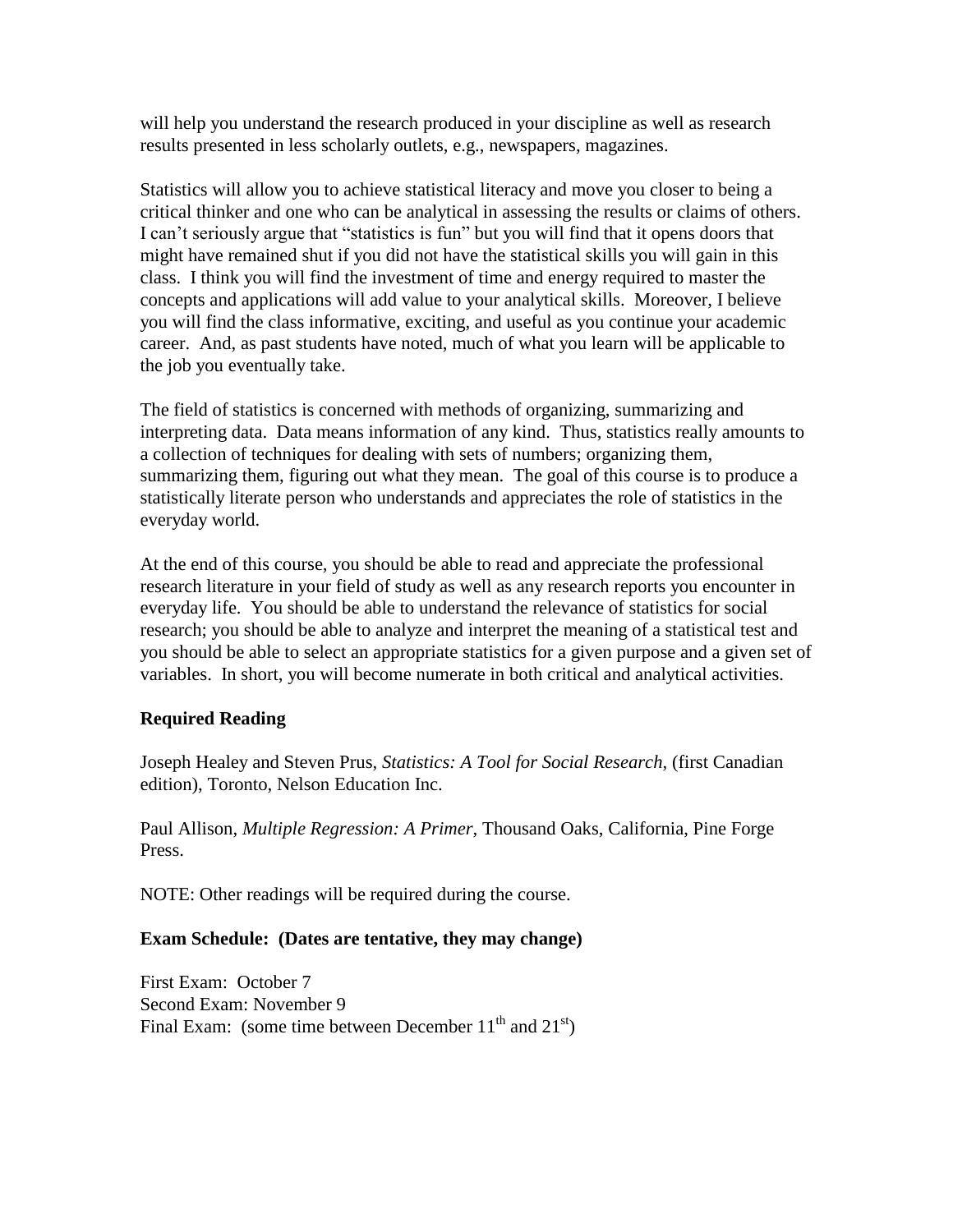Exams will consist of multiple choice, essay and problem solving questions. The use of a hand calculator (with no other functions than statistical calculations) will be allowed for exams (including the final exam) and lab assignments.)

#### **Evaluation**

#### *NOTE: You must pass the final exam to pass the course.*

Course Evaluation will be based upon: (1) examinations and (2) lab assignments.

| Examinations: Exam #1 |                | 20% |
|-----------------------|----------------|-----|
|                       | Exam #2 $20\%$ |     |
|                       | Final Exam 30% |     |

Laboratory Assignments: Thirty (30%) percent of your final grade will be based on your lab assignments. The number of labs has not yet been determined but all lab assignments are equally weighted, e.g., if there are 6 labs, each will be worth 5%.

#### **Letter Grade Assignment**

|              | $A+ 97-100\%$ |               | $C_{+}$ 77-79% | $-F$ | $< 55\%$ |
|--------------|---------------|---------------|----------------|------|----------|
| $\mathbf{A}$ | 93-96         | $\mathbf C$   | 73-76          |      |          |
| $A-$         | 90-92         | $C_{2}$ 70-72 |                |      |          |
| $B+$         | 87-89         | $D+$          | 65-69          |      |          |
| B.           | 83-86         | D             | $60 - 64$      |      |          |
| $B -$        | 80-82         | D-            | 55-59          |      |          |

#### **Exam Policies:**

You must provide advance notice to the instructor if you are unable to take an exam. All requests for deferral of an examination due to health reasons must be accompanied by written documentation as outlined in the University Calendar and should be obtained while the student has the physical or emotional problem rather than after recovery. Deferred exams may be allowed in the following circumstances: illness, domestic affliction or religious conviction. If you have missed an exam for a legitimate reason, you will be able to write a "make up" exam as close to the original exam as possible. The date and location will be at the convenience of the Sociology Department. Travel arrangements and misreading of the syllabus are not valid reasons for requesting a deferred exam. Deferred exams will not be granted if it is determined that just cause is not shown by the student.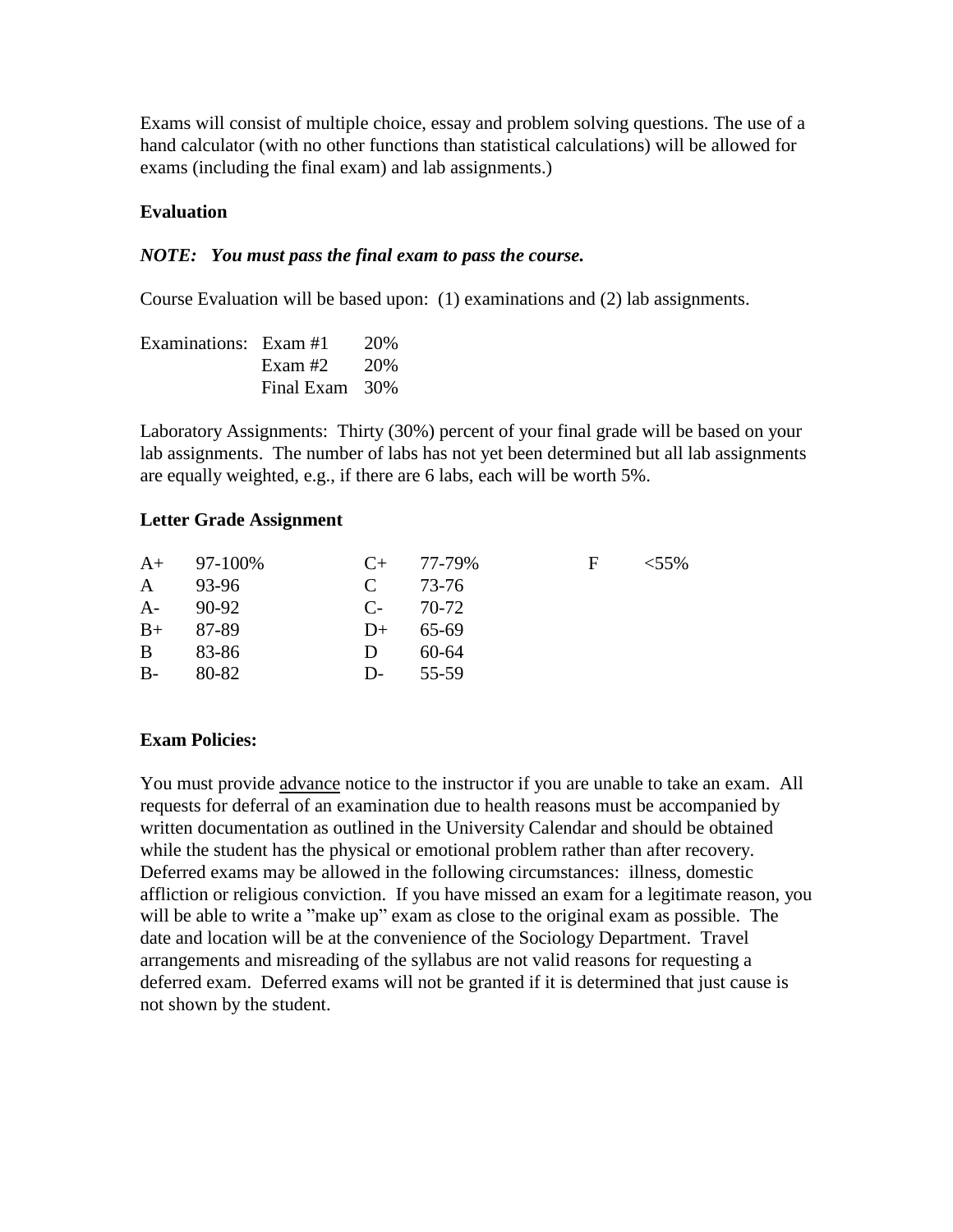#### **Academic Misconduct:**

Cheating is regarded as a serious academic offense. Students are advised to consult the University Calendar, which presents a Statement of Intellectual Honesty and definitions and penalties associated with cheating, plagiarism, and other academic misconduct.

### **The Freedom of Information and Protection of Privacy (FOIP)**

Legislation disallows the practice of having students retrieve assignments from a public place, e.g., outside an instructor's office or the Department main office. Term assignments must be returned to students individually, during class, or during the instructor's office hours; if a student is unable to pick up her/his assignment s/he may provide the instructor with a stamped, self-addressed envelope to be used for the return of the assignment.

### **Safewalk**:

The University of Calgary provides a Asafe walk@ service to any location on Campus, including the LRT, parking lots, bus zones, and campus housing. For Campus Security/Safewalk call 220-5333. Campus Security can also be contacted from any of the AHelp@ phones located around Campus.

# **Handing in Papers Outside of Class, Return of Final Papers, and Release of Final Grades**

- When students are unable to submit papers at class, they should make arrangements to hand in their papers directly to the instructor or teaching assistant rather than at the Sociology Department main office.
- Final papers will not be returned through the Sociology Department main office. The Freedom of Information and Protection of Privacy (FOIP) legislation disallows the practice of having students retrieve assignments from a public place, (i.e., outside an instructor's office, the department office, etc.). Students who want their final papers returned by mail must attach a stamped, self-addressed envelope with the paper. Otherwise final papers will only be available for pick-up during the instructor's office hours at the end of this term or the beginning of the next term.
- Final grades are not posted by the Sociology department. They are only available online.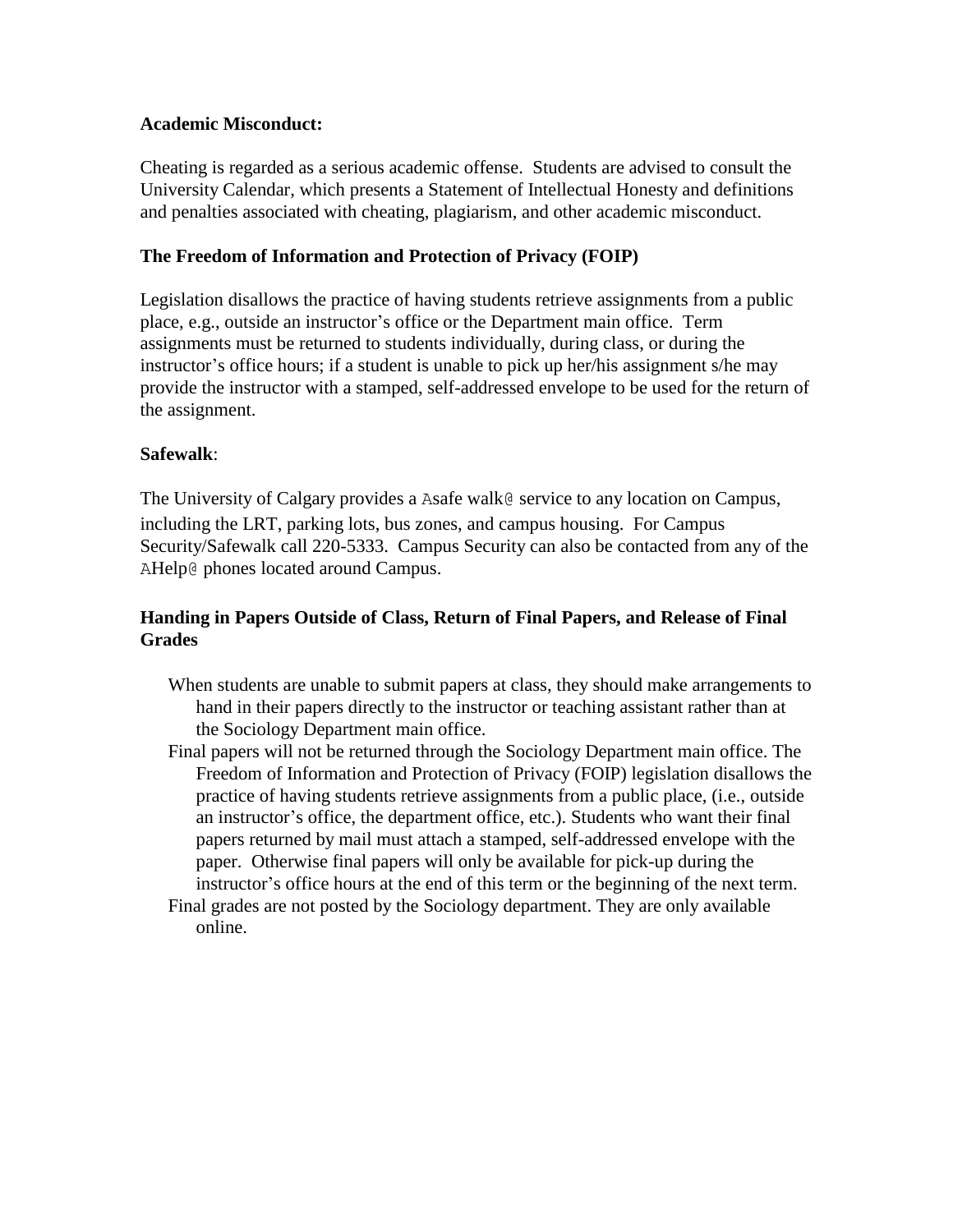### **Intellectual Honesty:**

Intellectual honesty is the cornerstone of the development and acquisition of knowledge. Knowledge is cumulative and further advances are predicated on the contributions of others. In the normal course of scholarship these contributions are apprehended, critically evaluated and utilized as a foundation for further inquiry. Intellectual honesty demands that the contribution of others be acknowledged.

# **Academic Accommodation**

Students with a disability, who require academic accommodation, need to register with the Disability Resource Centre (MC 295, telephone 220-8237). Academic accommodation letters need to be provided to course instructors no later than fourteen (14) days after the first day of class. **It is a student=s responsibility to register with the Disability Resource Centre and to request academic accommodation, if required.**

#### **Deferrals:**

If at all possible you must provide advance notice to the instructor if you are unable to take a test or pass in an assignment or essay on time. All requests for deferral of a course component due to health reasons must be accompanied by written documentation as outlined in the University Calendar and should be obtained while the student has the physical or emotional problem rather than after recovery. Deferrals will be allowed in the following circumstances: illness, domestic affliction or religious conviction. Travel arrangements and misreading of the syllabus are not valid reasons for requesting a deferral. Deferrals will not be granted if it is determined that just cause is not shown by the student.

If you have missed a test for a legitimate reason, the instructor can require you to write a "make up" test as close in time to the original test as possible or can choose to transfer the percentage weight to another course component. If the instructor schedules a "make up" test for you, its date and location will be at the convenience of the Sociology Department.

Please note that requests to defer a final examination or to defer term work past the end of a term go through the Undergraduate Programs Office (UPO) and must be processed by the deadlines that are established in the U. of C. Calendar. You can find the forms you need at:

#### **Universal Student Ratings of Instruction:**

All students will be asked to complete an evaluation form near the completion of the course.